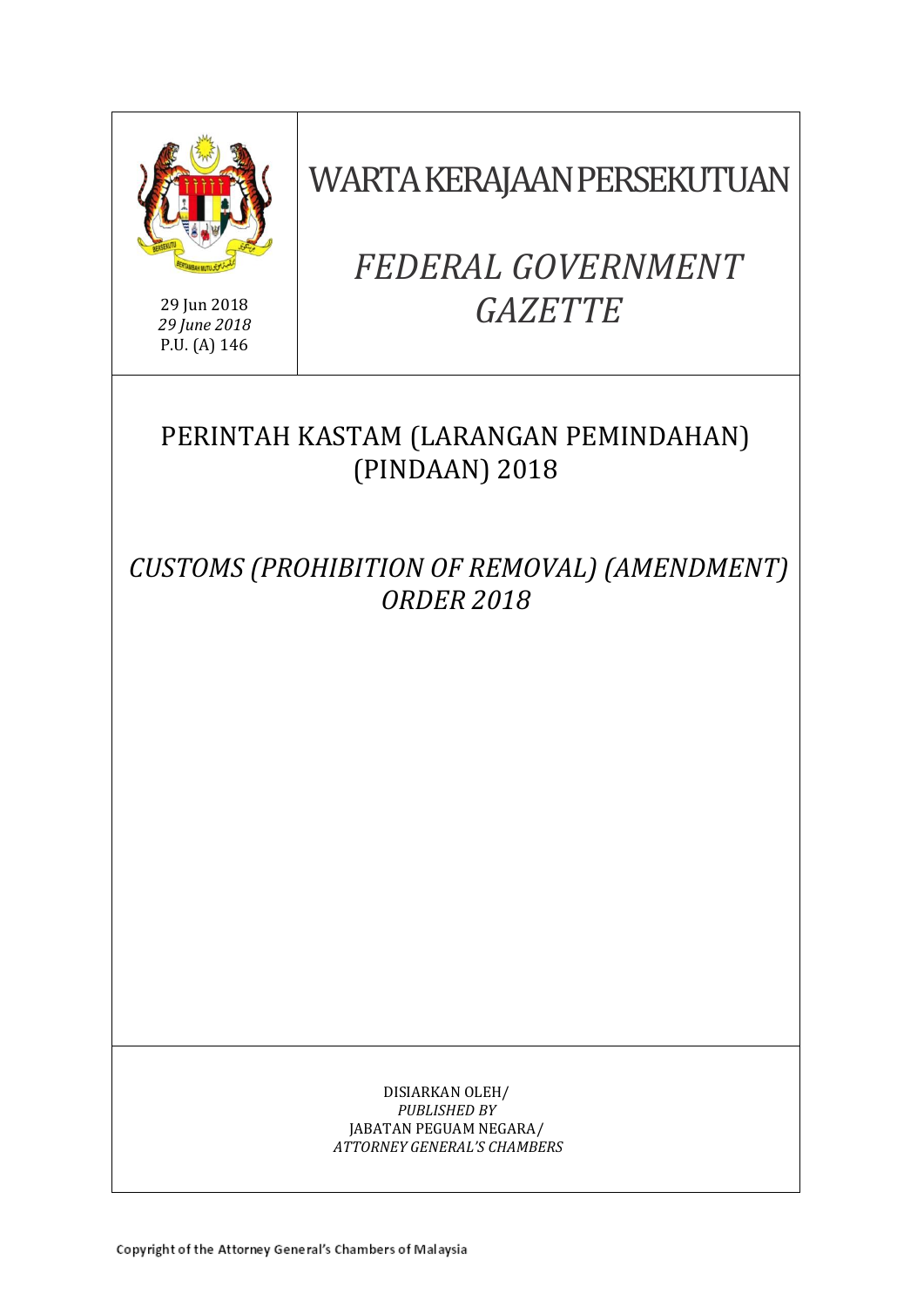#### AKTA KASTAM 1967

#### PERINTAH KASTAM (LARANGAN PEMINDAHAN) (PINDAAN) 2018

PADA menjalankan kuasa yang diberikan oleh subseksyen 31(1) Akta Kastam 1967 [*Akta 235*], Menteri membuat perintah yang berikut:

#### **Nama dan permulaan kuat kuasa**

1. (1) Perintah ini bolehlah dinamakan **Perintah Kastam (Larangan Pemindahan) (Pindaan) 2018**.

(2) Perintah ini mula berkuat kuasa pada 2 Julai 2018.

#### **Pindaan Jadual**

2. Perintah Kastam (Larangan Pemindahan) 2014 [*P.U. (A) 20/2014*] dipinda dengan menggantikan Jadual Pertama dengan jadual yang berikut: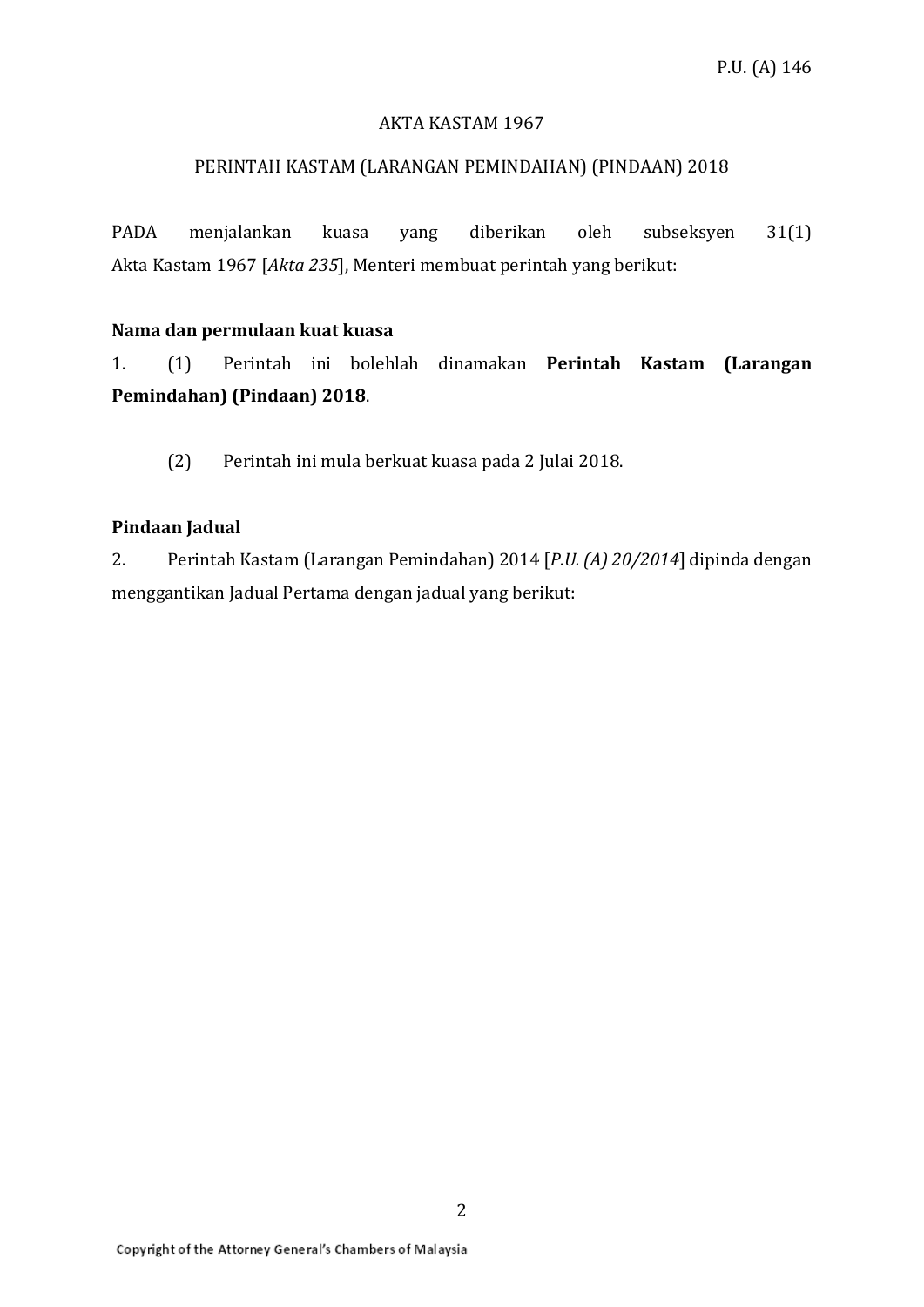#### CUSTOMS ACT 1967

#### CUSTOMS (PROHIBITION OF REMOVAL) (AMENDMENT) ORDER 2018

IN exercise of the powers conferred by subsection 31(1) of the Customs Act 1967 [*Act 235*], the Minister makes the following order:

#### **Citation and commencement**

1. (1) This order may be cited as the **Customs (Prohibition of Removal) (Amendment) Order 2018**.

(2) This Order comes into operation on 2 July 2018.

#### **Amendment of Schedule**

2. The Customs (Prohibition of Removal) Order 2014 [*P.U. (A) 20/2014*] is amended by substituting for the First Schedule the following schedule: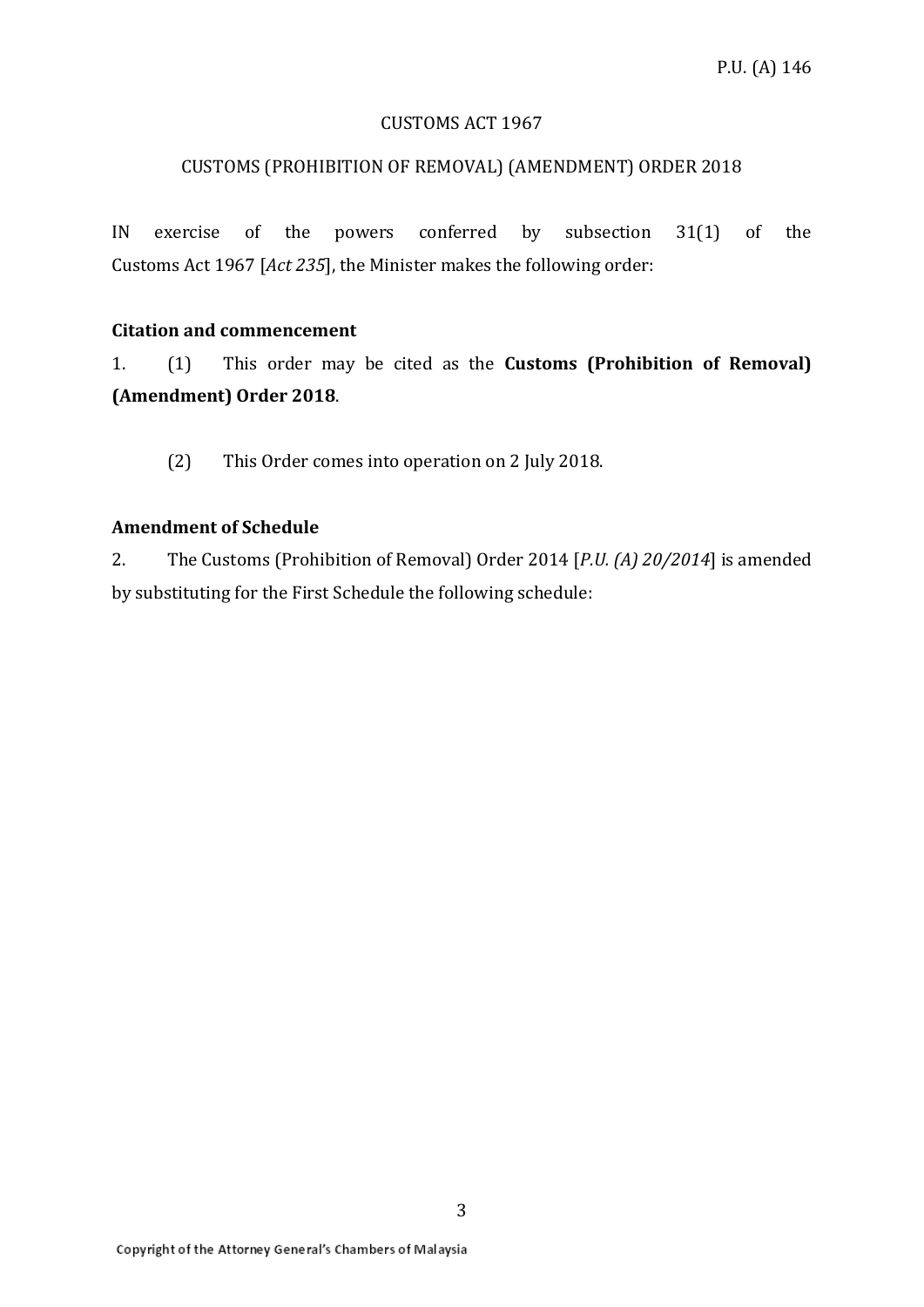### JADUAL PERTAMA */ FIRST SCHEDULE*

## (Subperenggan 2(1) */ Subparagraph 2(1)*)

| Heading/Subheading No. | Description                                                              |
|------------------------|--------------------------------------------------------------------------|
| (1)                    | (2)                                                                      |
| 10.06                  | Rice.                                                                    |
| 1006.10                | Rice in the husk (paddy or rough):                                       |
| 1006.10.10 00          | Suitable for sowing                                                      |
| 1006.10.90 00          | - Other                                                                  |
| 1006.20                | Husked (brown) rice:                                                     |
| 1006.20.10 00          | - Hom Mali rice                                                          |
| 1006.20.90             | Other:                                                                   |
| 1006.20.90 10          | Glutinous rice                                                           |
| 1006.20.90 90          | Other                                                                    |
| 1006.30                | Semi-milled or wholly milled rice, whether or not polished or<br>glazed: |
| 1006.30.30 00          | Glutinous rice                                                           |
| 1006.30.40 00          | Hom Mali rice                                                            |
|                        | Other:                                                                   |
| 1006.30.91 00          | - Parboiled rice                                                         |
| 1006.30.99 00          | <b>Other</b>                                                             |
| 1006.40                | Broken rice:                                                             |
| 1006.40.1000           | Of a kind used for animal feed                                           |
| 1006.40.90 00          | Other                                                                    |
|                        |                                                                          |
| 14.01                  | Vegetable materials of a kind used primarily for plaiting (for           |
|                        | example, bamboos, rattans, reeds, rushes, osier, raffia,                 |
| 1401.20                | cleaned, bleached or dyed cereal straw, and lime bark).<br>Rattans:      |
| 1401.20.10 00          | Whole                                                                    |
|                        | Split-core:                                                              |
| 1401.20.29 00          | Other                                                                    |
| 1401.20.90 00          | Other                                                                    |
| 1401.90.00 00          | <b>Other</b>                                                             |
|                        |                                                                          |
| 15.11                  | Palm oil and its fractions, whether or not refined, but not              |
|                        | chemically modified.                                                     |
| 1511.10.00 00          | Crude oil                                                                |
| 1511.90                | Other:                                                                   |
| 1511.90.20 00          | - Refined oil                                                            |
|                        | Fractions of refined oil:                                                |
|                        | Liquid fractions:                                                        |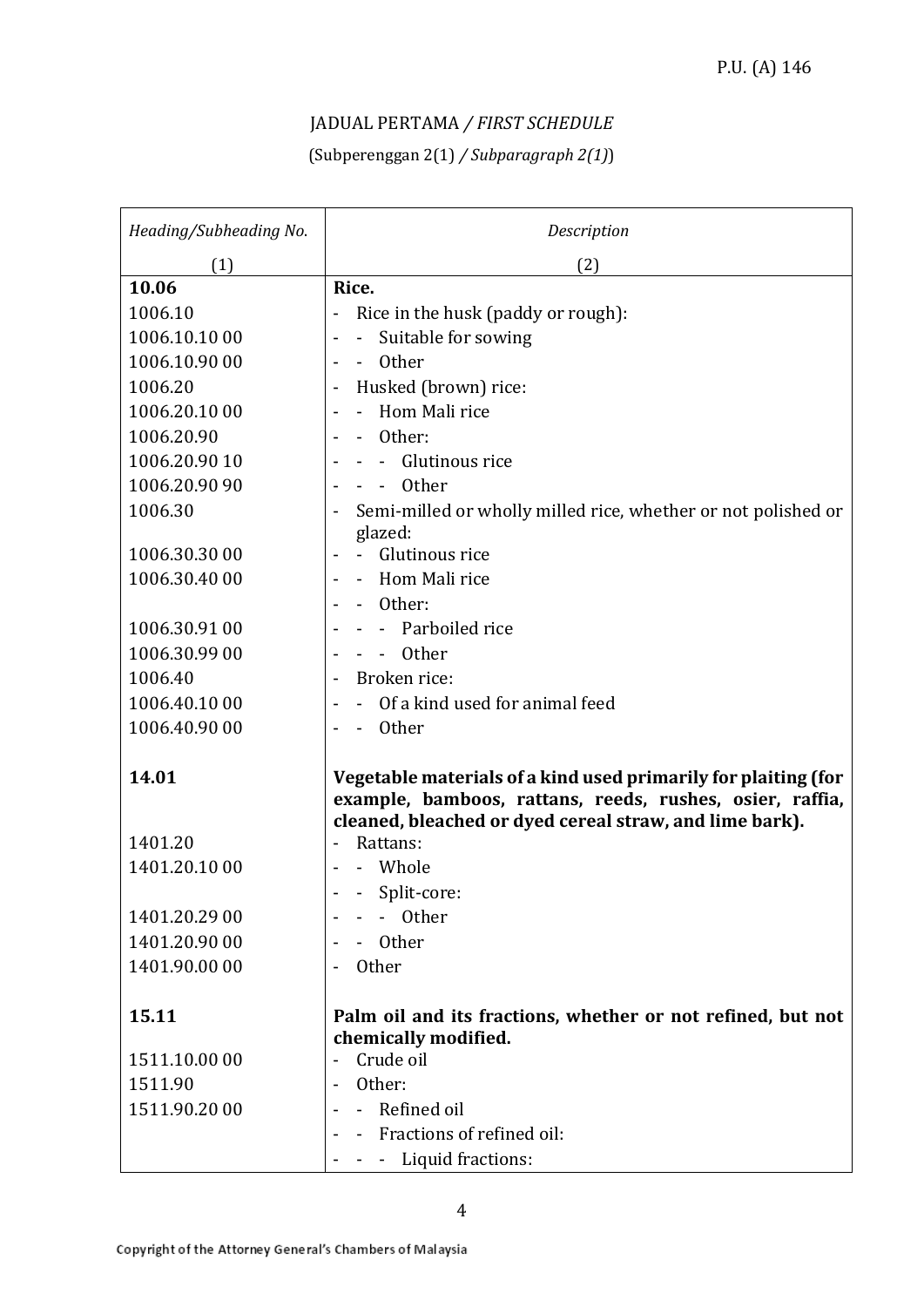| Heading/Subheading No. | Description                                                                                                                                                                                                                                                                                                                                                                                                                                                                          |
|------------------------|--------------------------------------------------------------------------------------------------------------------------------------------------------------------------------------------------------------------------------------------------------------------------------------------------------------------------------------------------------------------------------------------------------------------------------------------------------------------------------------|
| (1)                    | (2)                                                                                                                                                                                                                                                                                                                                                                                                                                                                                  |
| 1511.90.36 00          | - - - - In packing of a net weight not exceeding 25kg                                                                                                                                                                                                                                                                                                                                                                                                                                |
| 1511.90.37 00          | - - Other, with iodine value 55 or more but less than 60                                                                                                                                                                                                                                                                                                                                                                                                                             |
| 1511.90.39 00          | $- -$ 0ther                                                                                                                                                                                                                                                                                                                                                                                                                                                                          |
|                        | Fractions of unrefined oil:                                                                                                                                                                                                                                                                                                                                                                                                                                                          |
| 1511.90.42 00          | - Other, with packing of a net weight not exceeding 25kg                                                                                                                                                                                                                                                                                                                                                                                                                             |
| 1511.90.49 00          | - - Other                                                                                                                                                                                                                                                                                                                                                                                                                                                                            |
|                        |                                                                                                                                                                                                                                                                                                                                                                                                                                                                                      |
| 15.16                  | Animal or vegetable fats and oils and their fractions, partly<br>or wholly hydrogenated, inter-esterified, re-esterified or<br>elaidinised, whether or not refined, but not further<br>prepared.                                                                                                                                                                                                                                                                                     |
| 1516.20                | - Vegetable fats and oils and their fractions:                                                                                                                                                                                                                                                                                                                                                                                                                                       |
|                        | - Re-esterified:                                                                                                                                                                                                                                                                                                                                                                                                                                                                     |
| 1516.20.12 00          | - - Of the fruit of the oil palm, crude                                                                                                                                                                                                                                                                                                                                                                                                                                              |
| 1516.20.13 00          | - - Of the fruit of the oil palm, other than crude                                                                                                                                                                                                                                                                                                                                                                                                                                   |
|                        |                                                                                                                                                                                                                                                                                                                                                                                                                                                                                      |
| 15.17                  | Margarine; edible mixtures or preparations of animal or<br>vegetable fats or oils or of fractions of different fats or oils of<br>this Chapter, other than edible fats or oils or their fractions<br>of heading 15.16.                                                                                                                                                                                                                                                               |
| 1517.90                | Other:                                                                                                                                                                                                                                                                                                                                                                                                                                                                               |
|                        | - Other liquid mixtures or preparations of vegetable fats or                                                                                                                                                                                                                                                                                                                                                                                                                         |
|                        | oils or of their fractions:                                                                                                                                                                                                                                                                                                                                                                                                                                                          |
| 1517.90.62 00          | - In which crude palm oil predominates                                                                                                                                                                                                                                                                                                                                                                                                                                               |
| 1517.90.63 00          | - - In which other palm oil predominates, in packings of a<br>net weight not exceeding 25kg                                                                                                                                                                                                                                                                                                                                                                                          |
| 1517.90.64 00          | In which other palm oil predominates, in packings of a<br>net weight exceeding 25kg                                                                                                                                                                                                                                                                                                                                                                                                  |
| 1518.00                | Animal or vegetable fats and oils and their fractions, boiled,<br>oxidised, dehydrated, sulphurised, blown, polymerised by<br>heat in vacuum or in inert gas or otherwise chemically<br>modified, excluding those of heading 15.16; inedible<br>mixtures or preparations of animal or vegetable fats or oils<br>or of fractions of different fats or oils of this Chapter, not<br>elsewhere specified or included.<br>Inedible mixtures or preparations of vegetable fats or oils or |
|                        | of fractions of different fats or oils:                                                                                                                                                                                                                                                                                                                                                                                                                                              |
| 1518.00.31             | - Of the fruit of the oil palm or of palm kernels:                                                                                                                                                                                                                                                                                                                                                                                                                                   |
|                        | - - - Mixture or preparations based on palm oil:                                                                                                                                                                                                                                                                                                                                                                                                                                     |
| 1518.00.31 11          | - - - Crude                                                                                                                                                                                                                                                                                                                                                                                                                                                                          |
| 1518.00.31 19          | $- - -$ Other                                                                                                                                                                                                                                                                                                                                                                                                                                                                        |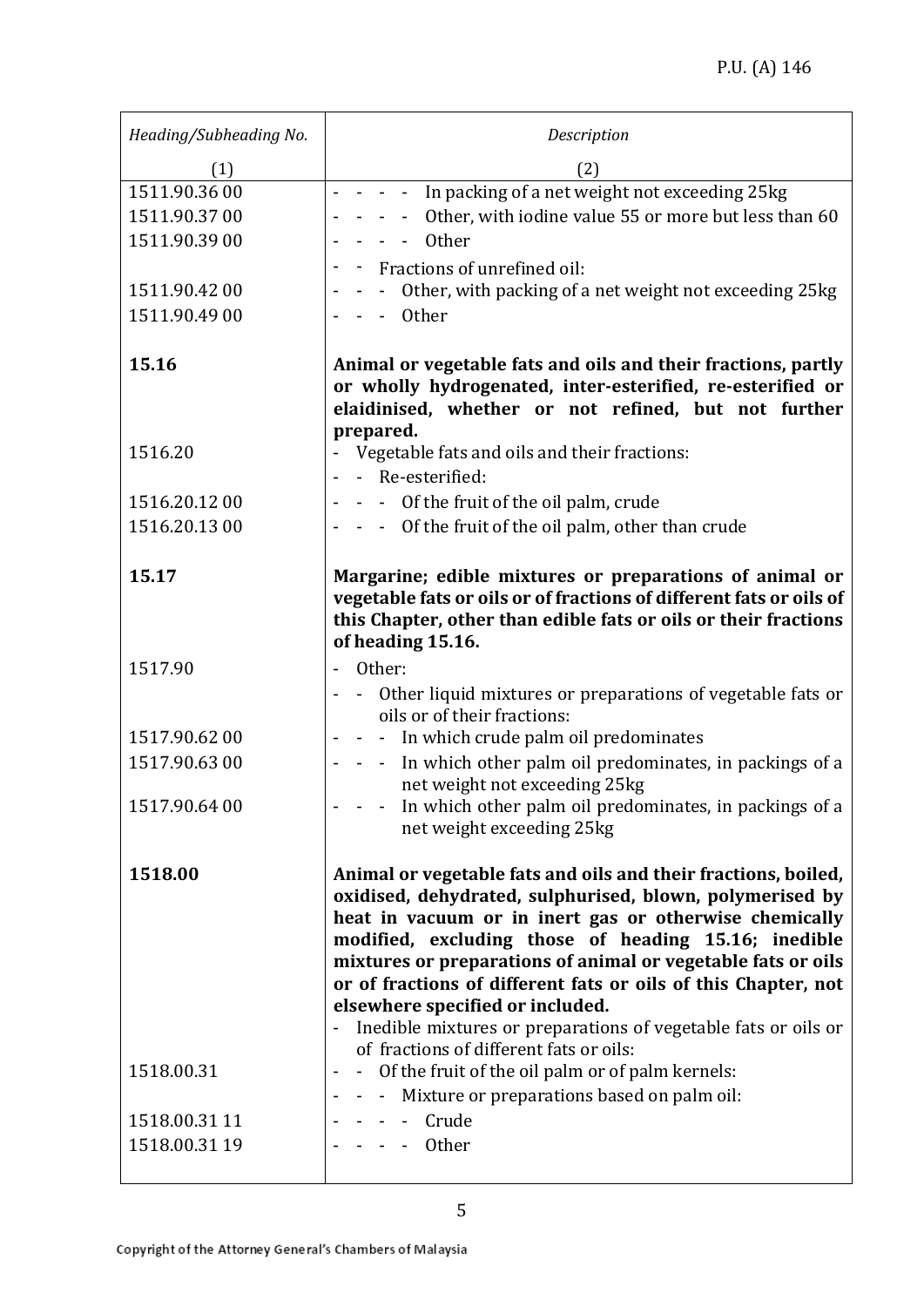| Heading/Subheading No. | Description                                                                                 |
|------------------------|---------------------------------------------------------------------------------------------|
| (1)                    | (2)                                                                                         |
| 21.06                  | Food preparations not elsewhere specified or included.                                      |
| 2106.90                | Other:                                                                                      |
|                        | Other, alcoholic preparations of a kind used for the making<br>$\sim$ $-$                   |
|                        | or for the manufacture of beverages:<br>Preparations of a kind used as raw material for the |
|                        | manufacture of composite concentrates:                                                      |
| 2106.90.61 00          | Of a kind used for the manufacture of alcoholic                                             |
|                        | beverages, in liquid form                                                                   |
| 2106.90.62 00          | Of a kind used for the manufacture of alcoholic                                             |
|                        | beverages, in other forms<br>- Composite concentrates for simple dilution with water        |
|                        | to make beverages:                                                                          |
| 2106.90.64 00          | Of a kind used for making alcoholic beverages, in                                           |
|                        | liquid form                                                                                 |
| 2106.90.65 00          | - Of a kind used for making alcoholic beverages, in                                         |
|                        | other forms                                                                                 |
| 2106.90.66 00          | Other, of kind used for the manufacture of alcoholic<br>beverages, in liquid form           |
| 2106.90.67 00          | Other, of kind used for the manufacture of alcoholic                                        |
|                        | beverages, in other forms                                                                   |
| 2106.90.69 00          | <b>Other</b>                                                                                |
|                        |                                                                                             |
| 22.04                  | Wine of fresh grapes, including fortified wines; grape must                                 |
|                        | other than that of heading 20.09.                                                           |
| 2204.10.00 00          | Sparkling wine<br>$\overline{\phantom{0}}$                                                  |
|                        | Other wine; grape must with fermentation prevented or                                       |
|                        | arrested by the addition of alcohol:                                                        |
| 2204.21                | - - In containers holding 2 <i>l</i> or less:                                               |
|                        | Wine:                                                                                       |
| 2204.21.11 00          | Of an alcoholic strength by volume not exceeding<br>15% vol.                                |
| 2204.21.13 00          | Of an alcoholic strength by volume exceeding 15%                                            |
|                        | vol. but not exceeding 23% vol.                                                             |
| 2204.21.14 00          | Of an alcoholic strength by volume exceeding 23%<br>$\sim 10$                               |
|                        | vol.                                                                                        |
|                        | Grape must with fermentation prevented or arrested by<br>the addition of alcohol:           |
| 2204.21.21 00          | Of an alcoholic strength by volume not exceeding                                            |
|                        | 15% vol.                                                                                    |
| 2204.21.22 00          | - - Of an alcoholic strength by volume exceeding 15%                                        |
|                        | vol.                                                                                        |
| 2204.22                | In containers holding more than $2$ l but not more than                                     |
|                        | $10l$ :<br>- Wine:                                                                          |
|                        |                                                                                             |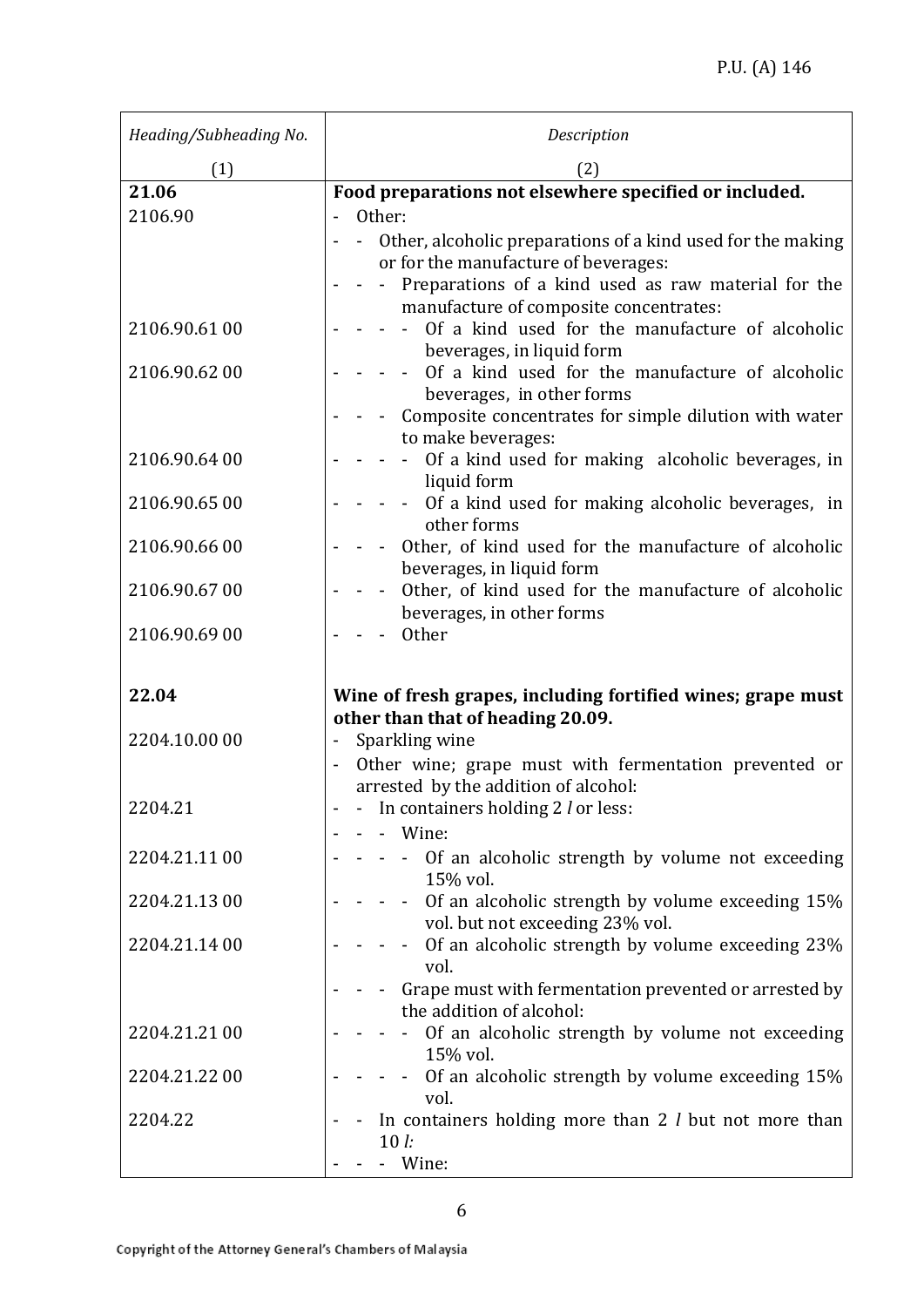| Heading/Subheading No. | Description                                                                                                                                                                                                       |
|------------------------|-------------------------------------------------------------------------------------------------------------------------------------------------------------------------------------------------------------------|
| (1)                    | (2)                                                                                                                                                                                                               |
| 2204.22.11 00          | - - - Of an alcoholic strength by volume not exceeding<br>15% vol.                                                                                                                                                |
| 2204.22.12 00          | Of an alcoholic strength by volume exceeding 15%<br>vol. but not exceeding 23% vol.                                                                                                                               |
| 2204.22.13 00          | Of an alcoholic strength by volume exceeding 23%<br>$\blacksquare$<br>vol.                                                                                                                                        |
|                        | Grape must with fermentation prevented or arrested<br>by the addition of alcohol:                                                                                                                                 |
| 2204.22.21 00          | Of an alcoholic strength by volume not exceeding<br>15% vol.                                                                                                                                                      |
| 2204.22.22 00          | Of an alcoholic strength by volume exceeding 15%<br>$\blacksquare$<br>vol.                                                                                                                                        |
| 2204.29                | Other:                                                                                                                                                                                                            |
|                        | - Wine:                                                                                                                                                                                                           |
| 2204.29.11 00          | - - Of an alcoholic strength by volume not exceeding<br>15% vol.                                                                                                                                                  |
| 2204.29.13 00          | Of an alcoholic strength by volume exceeding<br>$\sim 10^{-1}$ m $^{-1}$<br>15% vol. but not exceeding 23% vol.                                                                                                   |
| 2204.29.14 00          | Of an alcoholic strength by volume exceeding<br>23% vol.                                                                                                                                                          |
|                        | Grape must with fermentation prevented or arrested by<br>the addition of alcohol:                                                                                                                                 |
| 2204.29.21 00          | - Of an alcoholic strength by volume not exceeding<br>15% vol.                                                                                                                                                    |
| 2204.29.22 00          | Of an alcoholic strength by volume exceeding<br>15% vol.                                                                                                                                                          |
| 2204.30                | Other grape must:                                                                                                                                                                                                 |
| 2204.30.1000           | Of an alcoholic strength by volume not exceeding 15% vol.                                                                                                                                                         |
| 2204.30.20 00          | - Of an alcoholic strength by volume exceeding 15% vol.                                                                                                                                                           |
| 22.05                  | Vermouth and other wine of fresh grapes flavoured with                                                                                                                                                            |
|                        | plants or aromatic substances.                                                                                                                                                                                    |
| 2205.10                | In containers holding 2 <i>l</i> or less:                                                                                                                                                                         |
| 2205.10.10 00          | Of an alcoholic strength by volume not exceeding 15% vol.                                                                                                                                                         |
| 2205.10.20 00          | - Of an alcoholic strength by volume exceeding 15% vol.                                                                                                                                                           |
| 2205.90                | Other:                                                                                                                                                                                                            |
| 2205.90.10 00          | Of an alcoholic strength by volume not exceeding 15% vol.                                                                                                                                                         |
| 2205.90.20 00          | - Of an alcoholic strength by volume exceeding 15% vol.                                                                                                                                                           |
| 2206.00                | Other fermented beverages (for example, cider, perry,<br>mead, saké); mixtures of fermented beverages and mixtures<br>of fermented beverages and non-alcoholic beverages, not<br>elsewhere specified or included. |
| 2206.00.10 00          | Cider and perry                                                                                                                                                                                                   |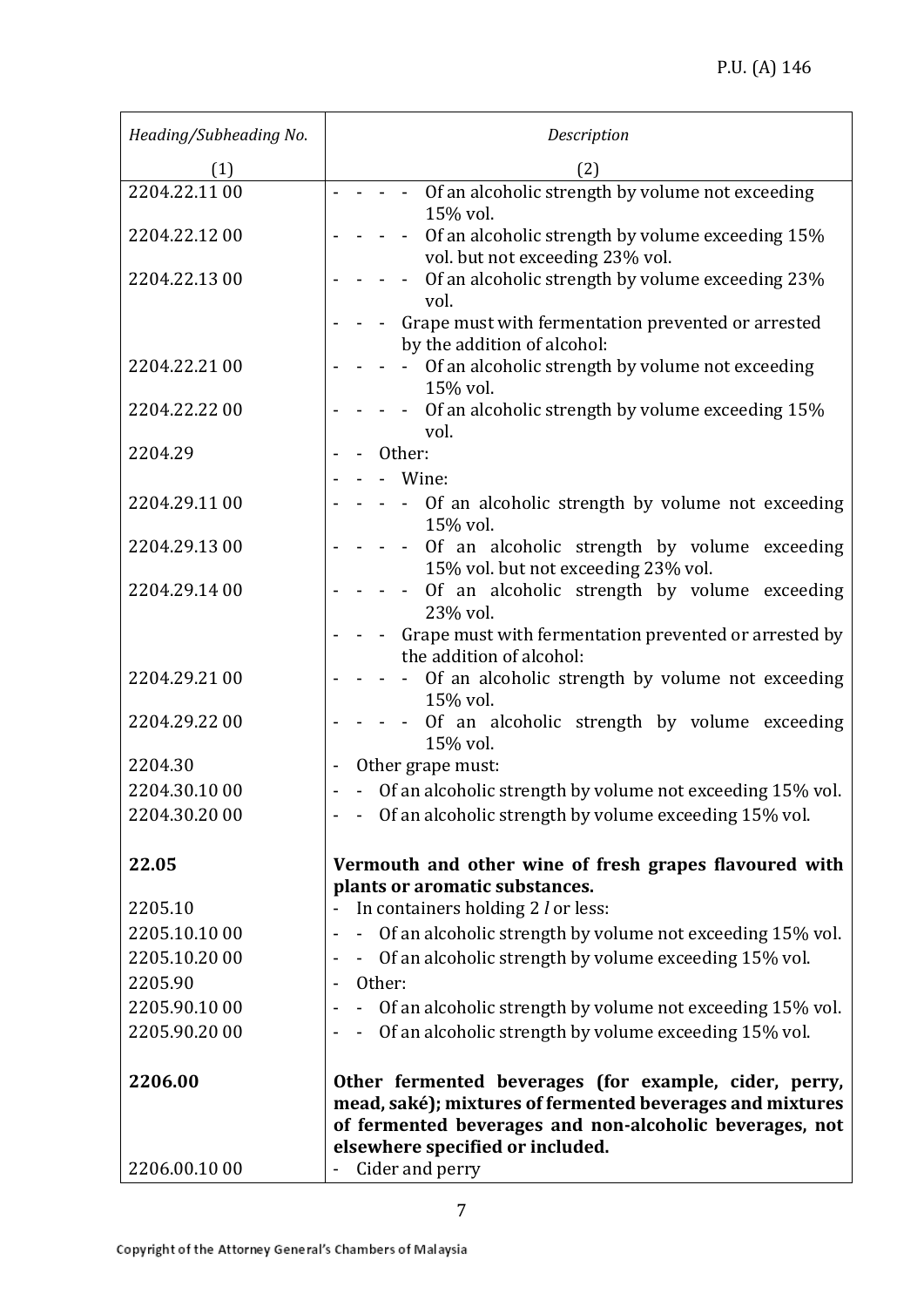| Heading/Subheading No. | Description                                                                                                                                                            |
|------------------------|------------------------------------------------------------------------------------------------------------------------------------------------------------------------|
| (1)                    | (2)                                                                                                                                                                    |
| 2206.00.20 00          | Saké<br>$\overline{\phantom{a}}$                                                                                                                                       |
|                        | Coconut palm toddy:                                                                                                                                                    |
| 2206.00.31 00          | - In container holding $2$ l or less                                                                                                                                   |
| 2206.00.39 00          | - Otherl                                                                                                                                                               |
|                        | Other:                                                                                                                                                                 |
| 2206.00.91 00          | Other rice wine (including medicated rice wine)                                                                                                                        |
| 2206.00.99             | Other:                                                                                                                                                                 |
| 2206.00.99 10          | - Mead                                                                                                                                                                 |
| 2206.00.99 20          | - Wines obtained by the fermentation of fruit juices, other<br>than juice of fresh grapes (fig, date or berry wines) or<br>of vegetables juices                        |
| 2206.00.99 90          | Other                                                                                                                                                                  |
| 22.07                  | Undenatured ethyl alcohol of an alcoholic strength by<br>volume of 80% vol. or higher; ethyl alcohol and other spirits,<br>denatured, of any strength.                 |
| 2207.10.00 00          | - Undenatured ethyl alcohol of an alcoholic strength by volume<br>of 80% vol. or higher                                                                                |
| 2207.20                | Ethyl alcohol and other spirits, denatured, of any strength:<br>$\blacksquare$<br>- Denatured ethyl alcohol, including methylated spirits:<br>$\overline{\phantom{a}}$ |
| 2207.20.11 00          | Ethyl alcohol of an alcoholic strength by volume of<br>$\sim$ $-$<br>exceeding 99% vol.                                                                                |
| 2207.20.19 00          | - Other                                                                                                                                                                |
| 2207.20.90 00          | Other                                                                                                                                                                  |
| 22.08                  | Undenatured ethyl alcohol of an alcoholic strength by                                                                                                                  |
|                        | volume of less than 80% vol.; spirits, liqueurs and other                                                                                                              |
|                        | spirituous beverages.                                                                                                                                                  |
| 2208.20                | Spirits obtained by distilling grape wine or grape marc:                                                                                                               |
| 2208.20.50 00          | <b>Brandy</b>                                                                                                                                                          |
| 2208.20.90 00          | <b>Other</b>                                                                                                                                                           |
| 2208.30.00 00          | Whiskies                                                                                                                                                               |
| 2208.40.00 00          | Rum and other spirits obtained by distilling fermented<br>sugar-cane products                                                                                          |
| 2208.50.00 00          | Gin and Geneva                                                                                                                                                         |
| 24.02                  | Cigars, cheroots, cigarillos and cigarettes, of tobacco or of<br>tobacco substitutes.                                                                                  |
| 2402.20                | Cigarettes containing tobacco:                                                                                                                                         |
| 2402.20.20 00          | - Clove cigarettes                                                                                                                                                     |
| 2402.20.90 00          | Other                                                                                                                                                                  |
| 2402.90                | Other:                                                                                                                                                                 |
| 2402.90.20 00          | Cigarettes of tobacco substitutes                                                                                                                                      |